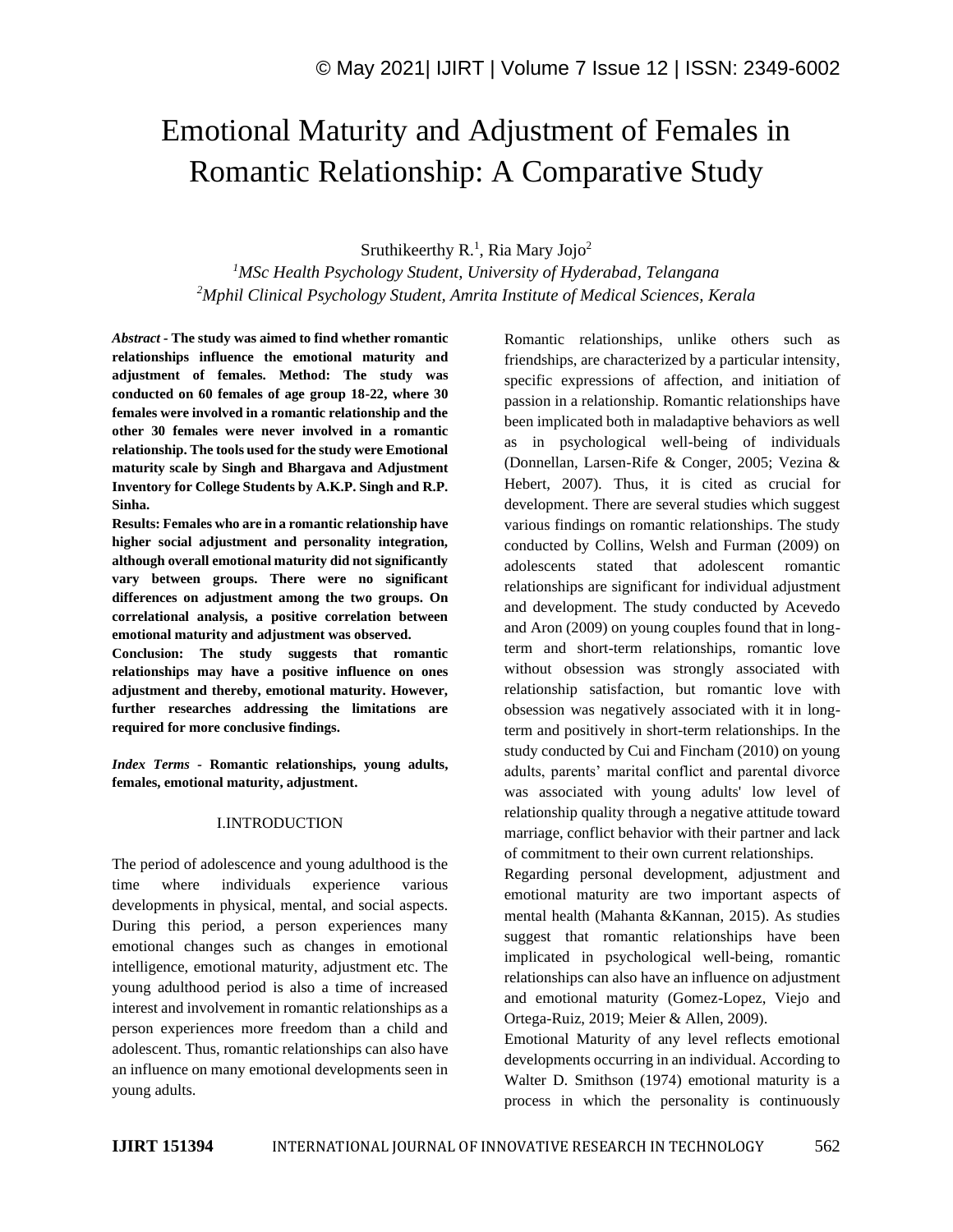striving for greater sense of emotional health, both intra-psychically and intra- personally. Emotional maturity is considered as one of the major determinants in shaping an individual's personality, attitudes and behaviour and thus, it helps in relationship building and to enhance the self-worth of an individual and emotional stability is considered as one of the major component in mental health. The study conducted by Joy and Mathew (2018) on adolescents found that emotional maturity contributes towards the general well-being of adolescents (Joy & Mathew, 2018).

Adjustment is an important process for every individual to cope well with their environment. Adjustment can be defined as a continuous process in which a person varies his behavior to produce a more harmonious relationship between himself and his environment. Alternatively, it can be conceptualized as a state of equilibrium between the individual and his environment (Nehra, 2014). It helps a person to maintain a balance between different needs and the situations that helps in the satisfaction of these needs, thus promoting happiness of an individual. Several studies state that entering to college can be a stressful experience for many students as they have to adjust with their own changes in personality and the changing social environment (Panth, Chaurasia and Gupta, 2015; Pritchard, Wilson, & Yamnitz, 2007). The study conducted by Tyagi and Pandey (2015) on adolescents stated that adjustment plays an important role in wellbeing of adolescents and vice versa. Thus, it is very important for a person to be well adjusted in his life.

Considering the psychological developments of young adults, this is an important area of study as these are the years where drastic changes are taking place in the personality of an individual; especially for females as more changes are taking place among them. The study conducted by Panth, Chaurasia and Gupta (2015) on undergraduate students revealed that girls have higher emotional maturity and adjustment than boys. In the study conducted by Dangwal, Lata, Srivastava and Shipra (2016) on internet users, it was found that female internet users are more emotionally stable than the male internet users. When we try to understand romantic relationships, studies indicate that there are gender differences in most of the aspects. Empirical studies found that regarding the quality of relationship, females are more relationship-focused than males (Meier & Allen, 2009). Therefore, it would be interesting to examine the influence of relationship status on emotional maturity and adjustment of females. As adjustment and emotional maturity are found to be influencing the wellbeing of a person, understanding the emotional maturity and adjustment of females who are involved or not involved in relationships may also help us understand further about their personality traits, self-confidence, interpersonal skills and so on. The study would also help us identify possible emotional or adjustment difficulties that females may face during their early adulthood phase with respect to relationship statuses. Objectives of the present study are to compare emotional maturity and adjustment level among females who are in a romantic relationship and those who haven't been in a romantic relationship and to study relationship between emotional maturity and adjustment.

## II. METHOD

# A. Sample

The study was conducted in 60 females of age group18-22 attending various colleges in Thrissur district of Kerala. The sample was identified using convenient sampling method of non-probability sampling where 30 females selected were involved in a romantic relationship (G- I) and 30 females selected were never involved in a romantic relationship (G-II).

# B. Tools

Emotional Maturity scale by Yashvir Singh and Mahesh Bhargava (1990) is a self-reporting five-point scale. It has a total of 48 items under five categories: (a) Emotional instability (EI), (b) Emotional regression (ER), (c) Social maladjustment (SM), (d) Personal disintegration (PD) and (e) Lack of independence (LI). All the statements are negatively worded, therefore the higher the score on the scale, greater the degree of emotional immaturity and viceversa.

The Adjustment Inventory for College Students (AICS) by A.K.P. Sinha and R.P. Singh has been designed for use with Hindi knowing college students of India. The test seeks to segregate normal from poorly adjusted college students of all grades in respect of five areas of adjustment (A-Home, B-Health, C-Social, D-Emotional and E-Educational). The inventory has been prepared in Hindi as well in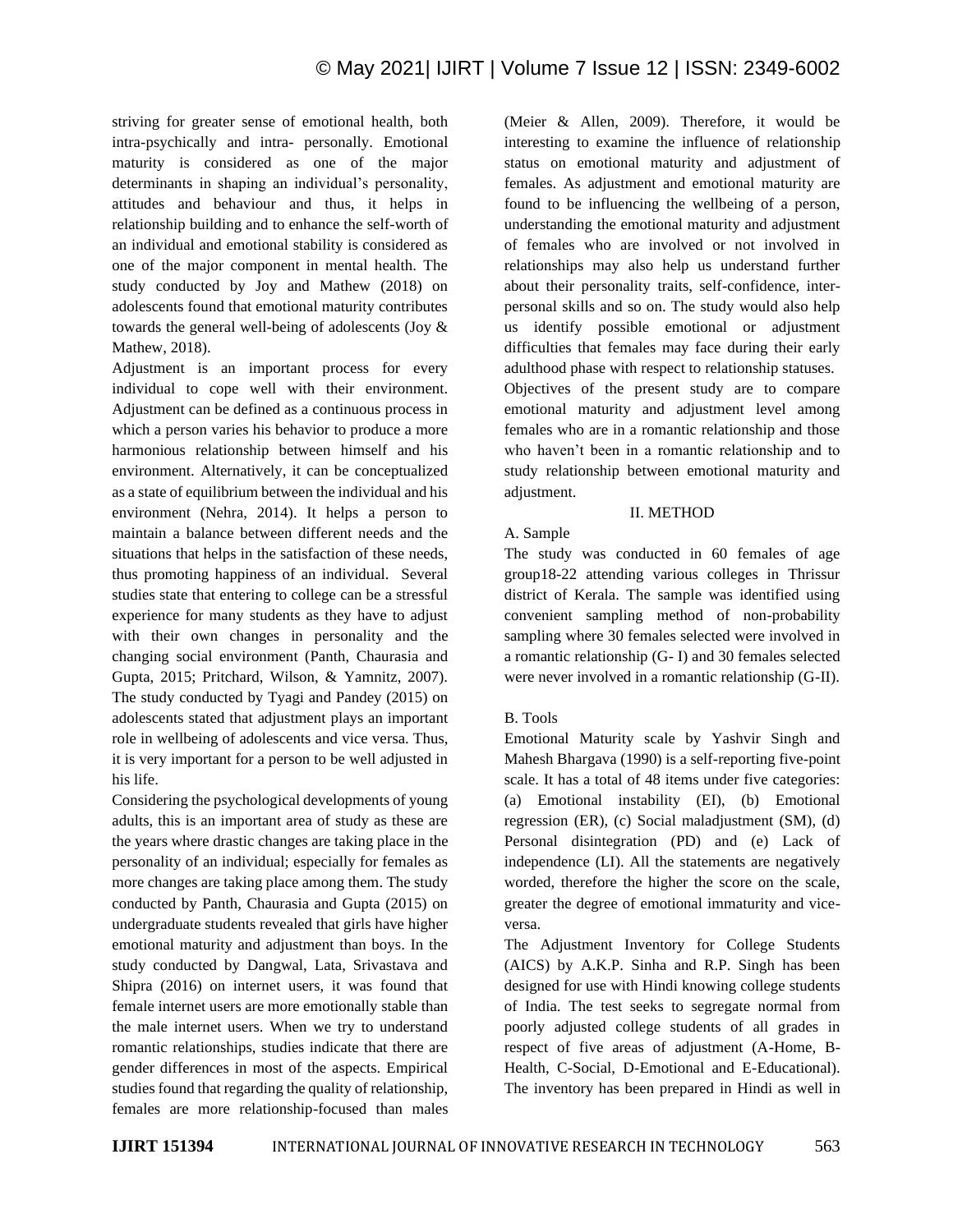English and it has 102 items. A higher score (Total ADJ) indicates poor adjustment of an individual.

# C. Procedure

A descriptive research design was employed to study emotional maturity and adjustment level between females who are in a romantic relationship and who have not been in a romantic relationship. For data collection, a sample of 60 female college students was selected through convenient sampling method of nonprobability sampling wherein 30 students each were allotted to both groups. Data was collected on the two variables under study after collecting informed consent and proper debriefing.

#### D. Statistical Analysis

The data obtained from the groups were compared and analysed using t-test. The relationship between the variables Emotional maturity and Adjustment was studied using Pearson's correlation method.

#### III. RESULTS

#### A. Figures and Tables

Table I shows mean, standard deviation (SD) and pvalue (P) of emotional maturity among females who are in a romantic relationship and females who have not been in a romantic relationship. According to the results, females who are in a romantic relationship  $(M=109.57, SD=15.39)$  are observed to have high emotional maturity (as they scored low on the scale) than females who haven't been in a romantic relationship ( $M=115.40$ ,  $SD=20.78$ ), although there is no significant difference in the Emotional maturity between the two groups except the dimensions social maladjustment  $(t=2.49, p<.05)$  and personality disintegration ( $t=2.51$ ,  $p<.05$ ).

Table I: Mean, SD and p-value of Emotional maturity among females who are in a romantic relationship and females who have not been in a romantic relationship.

|           | $G-I$  | $G-II$ | $G-I$     | $G-II$    | P       |
|-----------|--------|--------|-----------|-----------|---------|
|           | Mean   | Mean   | <b>SD</b> | <b>SD</b> |         |
| EI        | 29.73  | 27.46  | 6.55      | 8.60      | 0.25    |
| ER        | 23.50  | 23.66  | 5.72      | 6.83      | 0.91    |
| <b>SM</b> | 18.40  | 21.60  | 5.46      | 4.41      | $0.01*$ |
| <b>PD</b> | 18.37  | 21.93  | 6.02      | 4.95      | $0.01*$ |
| LI        | 19.57  | 20.17  | 3.67      | 5.25      | 0.61    |
| Total     | 109.57 | 115.40 | 15.39     | 20.78     | 0.22    |
| EM        |        |        |           |           |         |

 $*p<0.05$ 

Table II: Mean, SD and p-value of adjustment level among females who are in a relationship and females who have not been in a relationship.

| $G-I$ | G-I       | $G-II$ | $G-II$ | P     |
|-------|-----------|--------|--------|-------|
| Mean  | <b>SD</b> | Mean   | SD     |       |
| 7.13  | 2.80      | 6.16   | 2.76   | 0.183 |
| 6.86  | 2.52      | 6.36   | 2.77   | 0.47  |
| 8.3   | 1.86      | 8.53   | 2.21   | 0.66  |
| 17.06 | 3.08      | 17.2   | 3.33   | 0.87  |
| 11.8  | 3.93      | 11.46  | 3.81   | 0.73  |
| 51.16 | 8.35      | 49.73  | 10.09  | 0.55  |
|       |           |        |        |       |
|       |           |        |        |       |

 $*p<0.05$ 

Table II shows mean, standard deviation, t-value, and p-value of Adjustment level among females who are in a romantic relationship and females who have not been in a romantic relationship. According to the results, females who have not been in a romantic relationship ( $M=49.73$ ,  $SD=10.09$ ) are observed to have high adjustment (as they scored low on the scale) than females who are in a romantic relationship (M=51.16, SD=8.35), although there is no significant difference in the Adjustment between the two groups. Table III: Pearson correlation between emotional maturity and adjustment.

|               | ΕI      | ER       | <b>SM</b> | <b>PD</b> | LI   | Total    |
|---------------|---------|----------|-----------|-----------|------|----------|
|               |         |          |           |           |      | EM       |
| A             | 0.25    | $0.48**$ | 0.12      | 0.12      | 0.02 | 0.24     |
| B             | 0.05    | 0.08     | 0.00      | 0.16      | 0.13 | 0.11     |
| $\mathcal{C}$ | 0.10    | 0.11     | 0.01      | 0.14      | 0.06 | 0.10     |
| D             | 0.22    | 0.15     | 0.25      | 0.20      | 0.15 | $0.32*$  |
| E             | $0.29*$ | 0.17     | 0.12      | 0.09      | 0.05 | $0.26*$  |
| Total         | $0.31*$ | $0.32*$  | 0.18      | 0.14      | 0.09 | $0.35**$ |
| ADJ           |         |          |           |           |      |          |

 $*p<0.05$ ;  $*p<0.01$ 

Table III shows Pearson correlation between emotional maturity and adjustment. The result shows a positive correlation between Emotional maturity and adjustment and various dimensions of the two variables.

#### IV. DISCUSSION

The objectives of the present study were to compare emotional maturity and adjustment level among females who are in a romantic relationship and those who have not been in a romantic relationship and to study relationship between emotional maturity and adjustment. The hypotheses of the study state that there will be a significant difference in emotional maturity and adjustment level between females who are in a romantic relationship and who have not been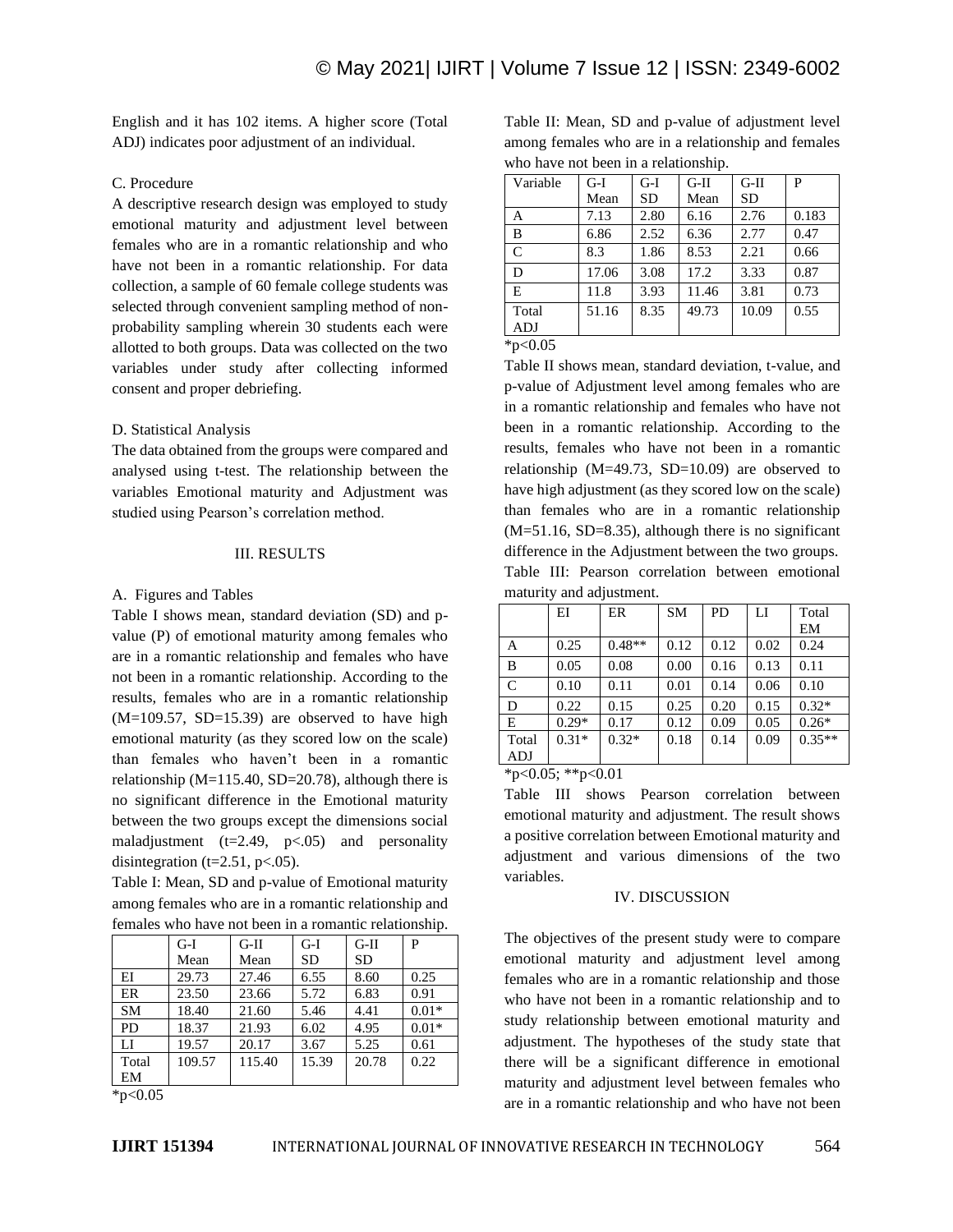in a relationship and there will be a significant relationship between emotional maturity and adjustment. Results indicate that there are no significant differences among females who are in a romantic relationship and who have not been in a romantic relationship in terms of Emotional maturity and Adjustment, except the dimensions social maladjustment and Personality disintegration of Emotional maturity and a significant relationship between emotional maturity and adjustment. Thus, the hypothesis is partially accepted. The results suggest that the females who are in a romantic relationship have higher social adjustment and personality integration. This can happen as the romantic relationship gives them an opportunity to grow personally and various aspects of their personality are working in a harmonious manner, thus providing them enough skills to adjust to their social environments. Although the adjustment level of the females not involved in a romantic relationship is high, according to the standard deviation this may be due to individual differences.

Results indicate a positive correlation between Emotional regression and home adjustment. Thus, an increase in home adjustment increases the emotional progression of an individual and poor home adjustment suggests emotional regression. Result shows a positive correlation between Emotional instability and Education adjustment. Thus, a poor educational adjustment will lead to a decrease in emotional stability of an individual. Result shows a positive correlation between Total Adjustment, Emotional instability, and Emotional regression. Thus, a poor adjustment suggests low emotional stability and emotional progression.

Result shows a positive correlation between emotional adjustment, educational adjustment, and total emotional maturity. Thus, a poor emotional and educational adjustment suggests low emotional maturity of an individual. Results also indicate a positive correlation between Total Emotional maturity and Total Adjustment. Thus, it states that an increase in emotional maturity leads to an increase in adjustment and vice versa.

## V. CONCLUSION

The results suggest that the females who are in a romantic relationship have higher social adjustment and personality integration. The results also state that an increase in emotional maturity leads to an increase in adjustment and vice versa.

## VI. IMPLICATIONS AND LIMITATIONS

Through this study we learned that romantic relationships could have a positive influence on the emotional maturity of females. This study also adds to the findings that romantic relationships can also contribute towards the positive psychological growth of young adults.

There are some limitations in the current study. The sample size of the study was small, and the study was conducted only on females. The study can be expanded by including a larger sample, covering a wider area, and considering other related variables.

## REFERENCE

- [1] Acevedo, B. P., & Aron, A. (2009). Does a Long-Term Relationship Kill Romantic Love? Review of General Psychology, 13(1), 59-65. doi:10.1037/a0014226
- [2] Collins, W. A., Welsh, D. P., & Furman W. (2009). Adolescent romantic relationships. Annual Review of Psychology, 60631652. Retrieved from https://doi.org/10.1146/annurev. psych.60.110707.163459
- [3] Credé, M., & Niehorster, S. (2011). Adjustment to College as Measured by the Student Adaptation to College Questionnaire: A Quantitative Review of its Structure and Relationships with Correlates and Consequences. Educational Psychology Review, 24(1), 133-165. doi:10.1007/s10648- 011-9184-5
- [4] Cui, M., & Fincham, F. D. (2010). The differential effects of parental divorce and marital conflict on young adult romantic relationships. Personal Relationships, 17(3), 331-343. doi:10.1111/j.1475-6811.2010.01279.x
- [5] Dangwal, Lata K., Srivastava, & Shipra. (2016). Emotional maturity of internet users. Universal Journal of Educational Research, 4, 6. Retrieved from https://eric.ed.gov/?id=EJ1086227
- [6] Donnellan, M. B., Larsen-Rife, D., & Conger, R. D. (2005). Personality, Family History, and Competence in Early Adult Romantic Relationships. Journal of Personality and Social